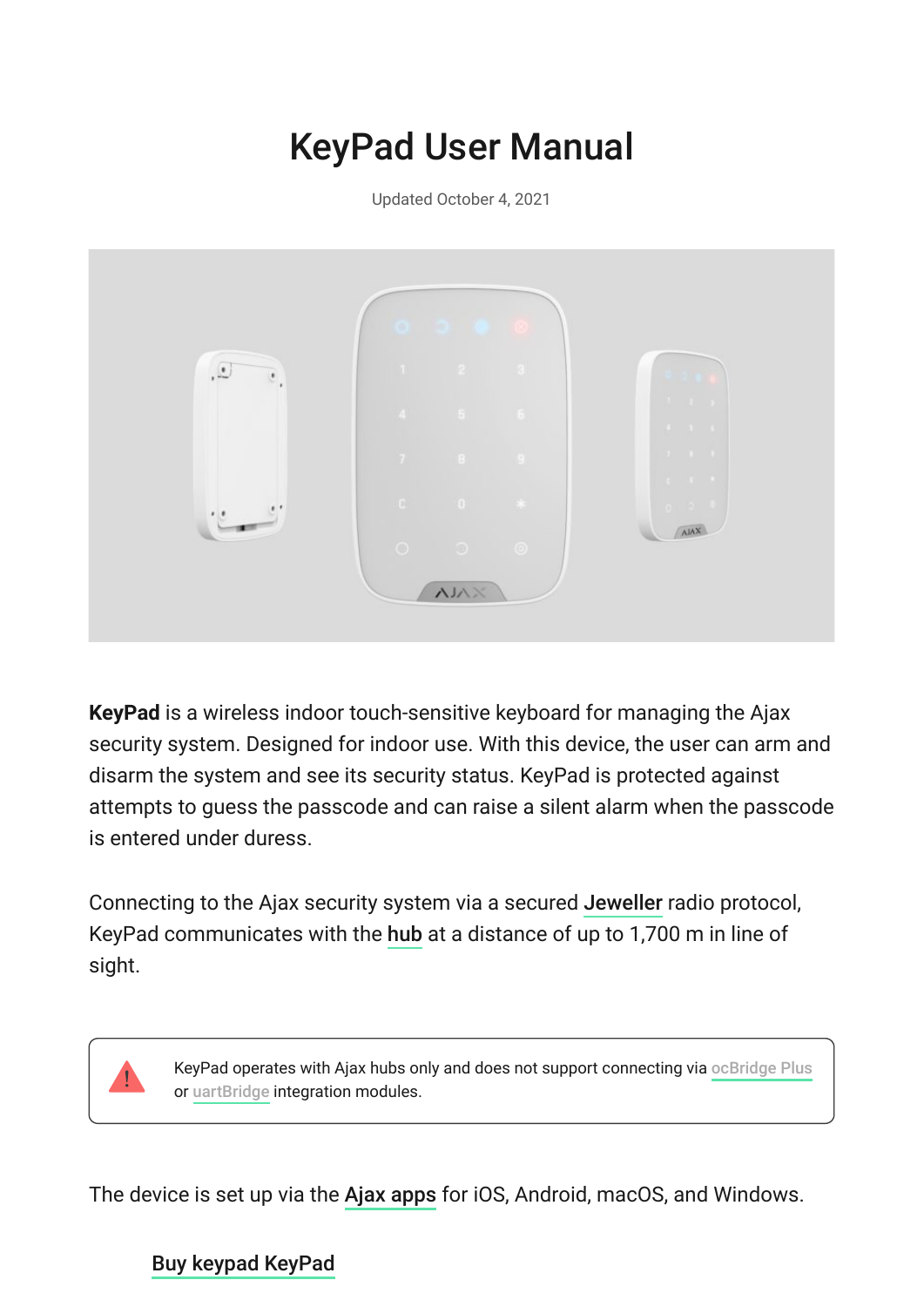#### Functional elements





- **1.** Armed mode indicator
- **2.** Disarmed mode indicator
- **3.** Night mode indicator
- **4.** Malfunction indicator
- **5.** The block of numerical buttons
- **6.** "Clear" button
- **7.** "Function" button
- **8.** "Arm" button
- **9.** "Disarm" button
- **10.** "Night mode" button
- **11.** Tamper button
- **12.** On/Off button
- **13.** QR code

To remove the SmartBracket panel, slide it down (perforated part is required for actuating the tamper in case of any attempt to tear off the device from the surface).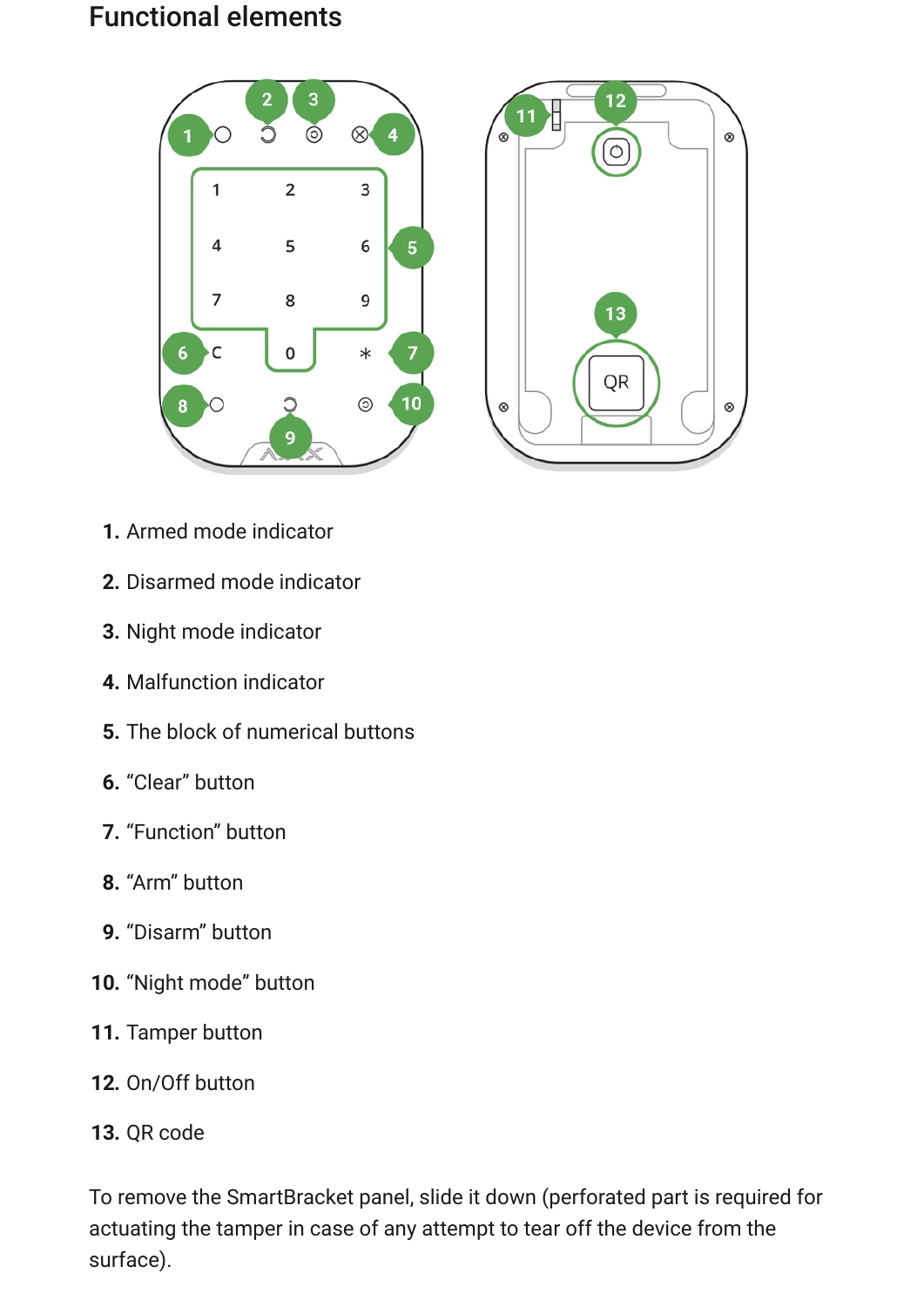### Operating Principle

KeyPad is a stationary control device located indoors. Its functions include arming/disarming the system with a numerical combination (or just by pressing the button), activating Night Mode, indicating the security mode, blocking when someone tries to guess the passcode and raising the silent alarm when someone forces the user to disarm the system.

KeyPad indicates the state of communication with the hub and system malfunctions. Buttons are highlighted once the user touches the keyboard so you can enter the passcode without external lighting. KeyPad also uses a beeper sound for indication.

To activate KeyPad, touch the keyboard: the backlight will switch on, and the beeper sound will indicate that KeyPad has woken up.

If the battery is low, the backlight switches on at a minimum level, regardless of the settings.

If you do not touch the keyboard for 4 seconds, KeyPad dims the backlight, and after another 12 seconds, the device switches to the sleep mode.

When switching to sleep mode, KeyPad clears the entered commands!

KeyPad supports passcodes of 4-6 digits. The entered passcode is sent to the hub after pressing the button:  $\bigcirc$  (arm),  $\bigcirc$  (disarm) or  $\bigcirc$  (Night mode). Incorrect commands can be reset with the  $C$  button (Reset).

When incorrect passcode is entered three times during 30 minutes, KeyPad locks for the time preset by the administrator user. Once KeyPad is locked, the hub ignores any commands, simultaneously notifying the security system users of the attempt to guess the passcode. The administrator user can unlock KeyPad in the app. When the pre-set time is up, KeyPad unlocks automatically.

KeyPad allows arming the system without passcode: by pressing the button  $\bigcirc$ (Arm). This feature is disabled by default.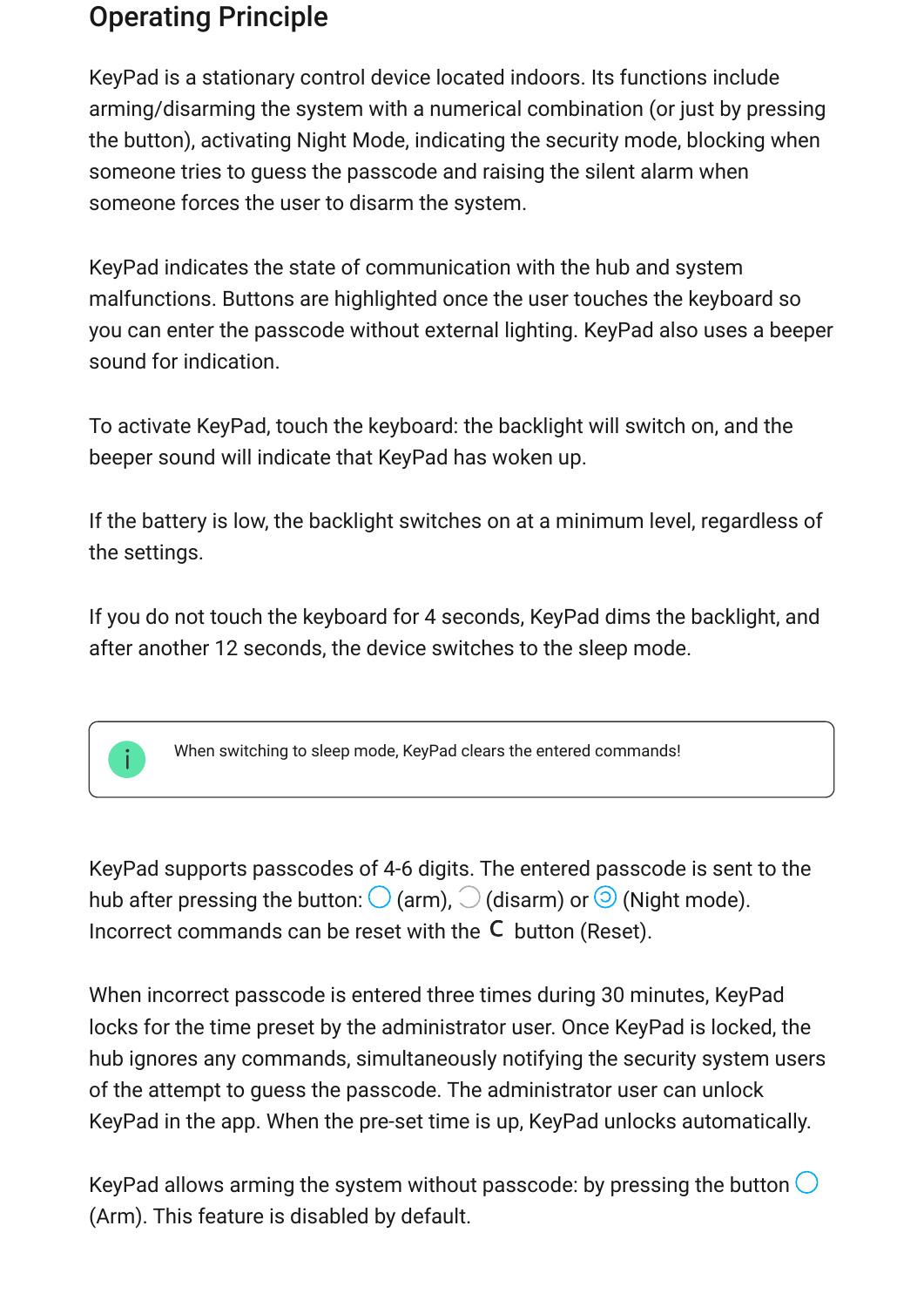When the function button (\*) is pressed without entering the passcode, the hub executes the command assigned to this button in the app.

KeyPad can notify a security company of the system being disarmed by force. The **Duress Code** — unlike the panic button — does not activate sirens. KeyPad and the app notify of successful disarming the system, but the security company receives an alarm.

### Indication

When touching KeyPad, it wakes up highlighting the keyboard and indicating the security mode: Armed, Disarmed, or Night Mode. The security mode is always actual, regardless of the control device that was used to change it (the key fob or app).

| <b>Event</b>                                                            | <b>Indication</b>                                                                                                                                                       |
|-------------------------------------------------------------------------|-------------------------------------------------------------------------------------------------------------------------------------------------------------------------|
| Malfunction indicator <b>X</b> blinks                                   | Indicator notifies about lack of communication<br>with hub or keypad lid opening. You can check<br>the reason for malfunction in the Ajax<br><b>Security System app</b> |
| KeyPad button pressed                                                   | A short beep, the system's current arming state<br><b>LED blinks once</b>                                                                                               |
| The system is armed                                                     | Short sound signal, Armed mode / Night mode<br>LED indicator lights up                                                                                                  |
| The system is disarmed                                                  | Two short sound signals, LED disarmed LED<br>indicator lights up                                                                                                        |
| Incorrect passcode                                                      | Long sound signal, the keyboard backlight<br>blinks 3 times                                                                                                             |
| A malfunction is detected when arming<br>(e.g., the detector is lost)   | A long beep, the system's current arming state<br>LED blinks 3 times                                                                                                    |
| The hub does not respond to the command $-$<br>no connection            | Long sound signal, the malfunction indicator<br>lights up                                                                                                               |
| KeyPad is locked after 3 unsuccessful attempts<br>to enter the passcode | Long sound signal, security mode indicators<br>blink simultaneously                                                                                                     |
| Low battery                                                             | After arming/disarming the system, the<br>malfunction indicator blinks smoothly. The<br>keyboard is locked while the indicator blinks.                                  |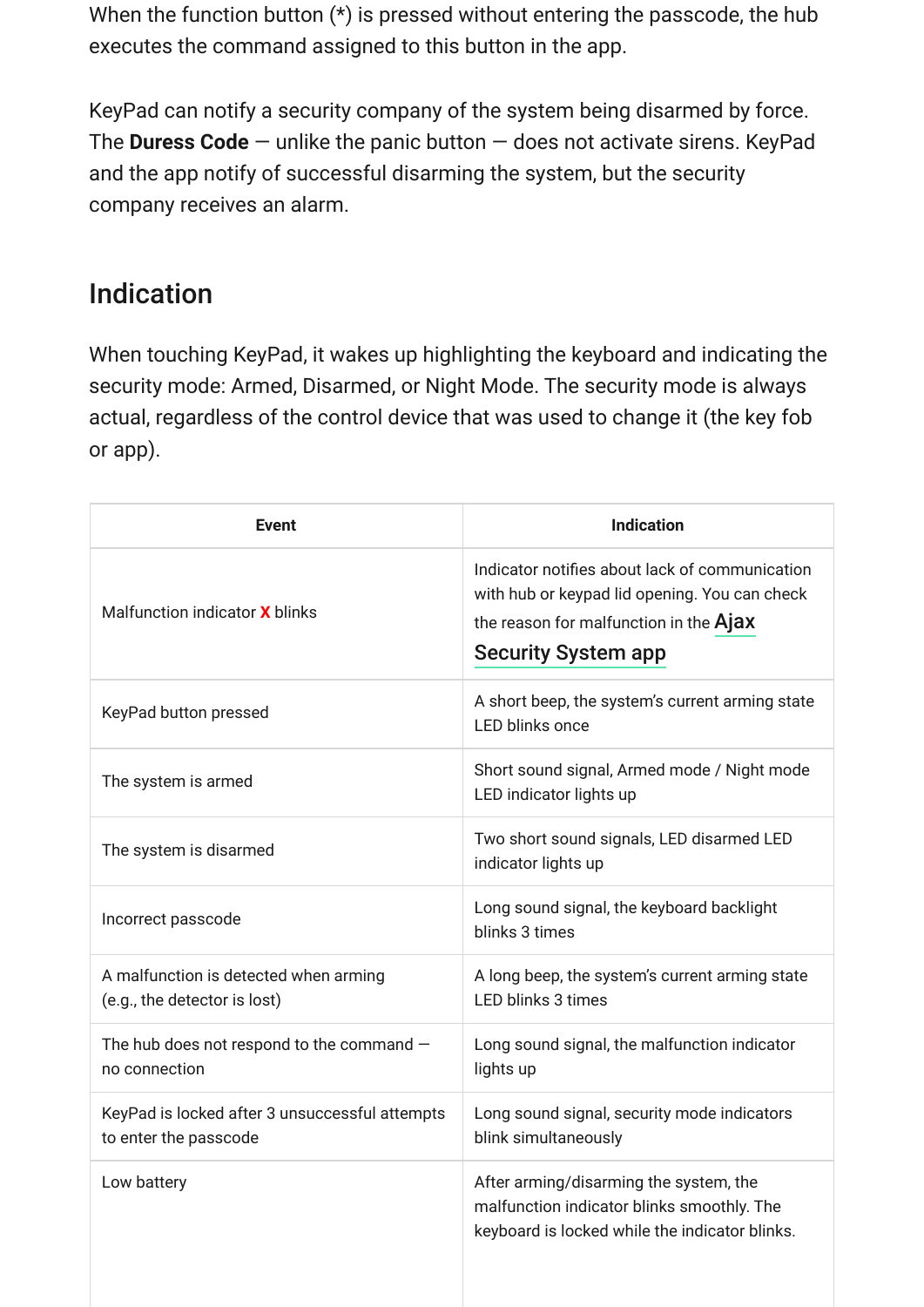When activating KeyPad with low batteries, it will beep with a long sound signal, the malfunction indicator smoothly lights up and then switches off

### **Connecting**

### Before connecting the device:

- **1.** Switch on the hub and check its Internet connection (the logo glows white or green).
- **2.** Install the Ajax app. Create the account, add the hub to the app, and create at least one room.
- **3.** Make sure that the hub is not armed, and it does not update by checking its status in the Ajax app.

Only users with administrator rights can add a device to the app

### How to connect KeyPad to the hub:

- **1.** Select the **Add Device** option in the Ajax app.
- **2.** Name the device, scan/write manually the **QR Code** (located on the body and packaging), and select the location room.
- **3.** Select **Add** the countdown will begin.
- **4.** Switch on KeyPad by holding power button for 3 seconds it will blink once with the keyboard backlight.

For detection and pairing to occur, KeyPad should be located within the coverage of the wireless network of the hub (at the same protected object).

A request for connection to the hub is transmitted for a short time at the moment of switching on the device.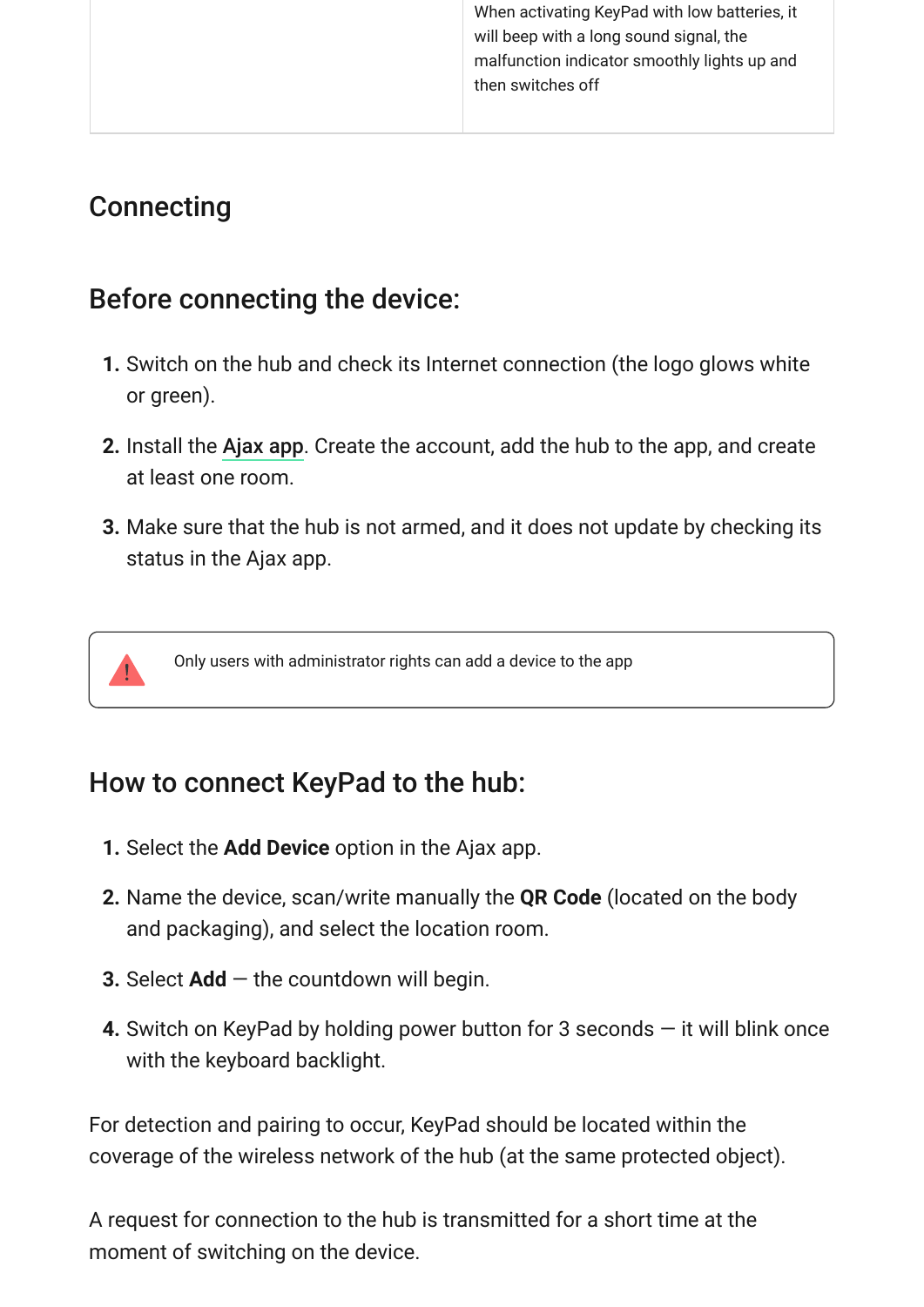If KeyPad failed to connect to the hub, switch it off for 5 seconds and retry.

The connected device will appear in the app device list. Update of the device statuses in the list depends on the detector ping interval in the hub settings (the default value is 36 seconds).

> There are no pre-set passwords for KeyPad. Before using a KeyPad, set all necessary passwords: common, personal, and duress code if you are forced to disarm the system.

# Selecting the Location

The location of the device depends on its remoteness from the hub, and obstacles hindering the radio signal transmission: walls, floors, large objects inside the room.



The device developed only for indoor use.

#### **Do not install KeyPad:**

- **1.** Near the radio transmission equipment, including that operates in 2G/3G/4G mobile networks, Wi-Fi routers, transceivers, radio stations, as well as an Ajax hub (it uses a GSM network).
- **2.** Close to electrical wiring.
- **3.** Close to metal objects and mirrors that can cause radio signal attenuation or shading.
- **4.** Outside the premises (outdoors).
- **5.** Inside premises with the temperature and humidity beyond the range of permissible limits.
- **6.** Closer than 1 m to the hub.

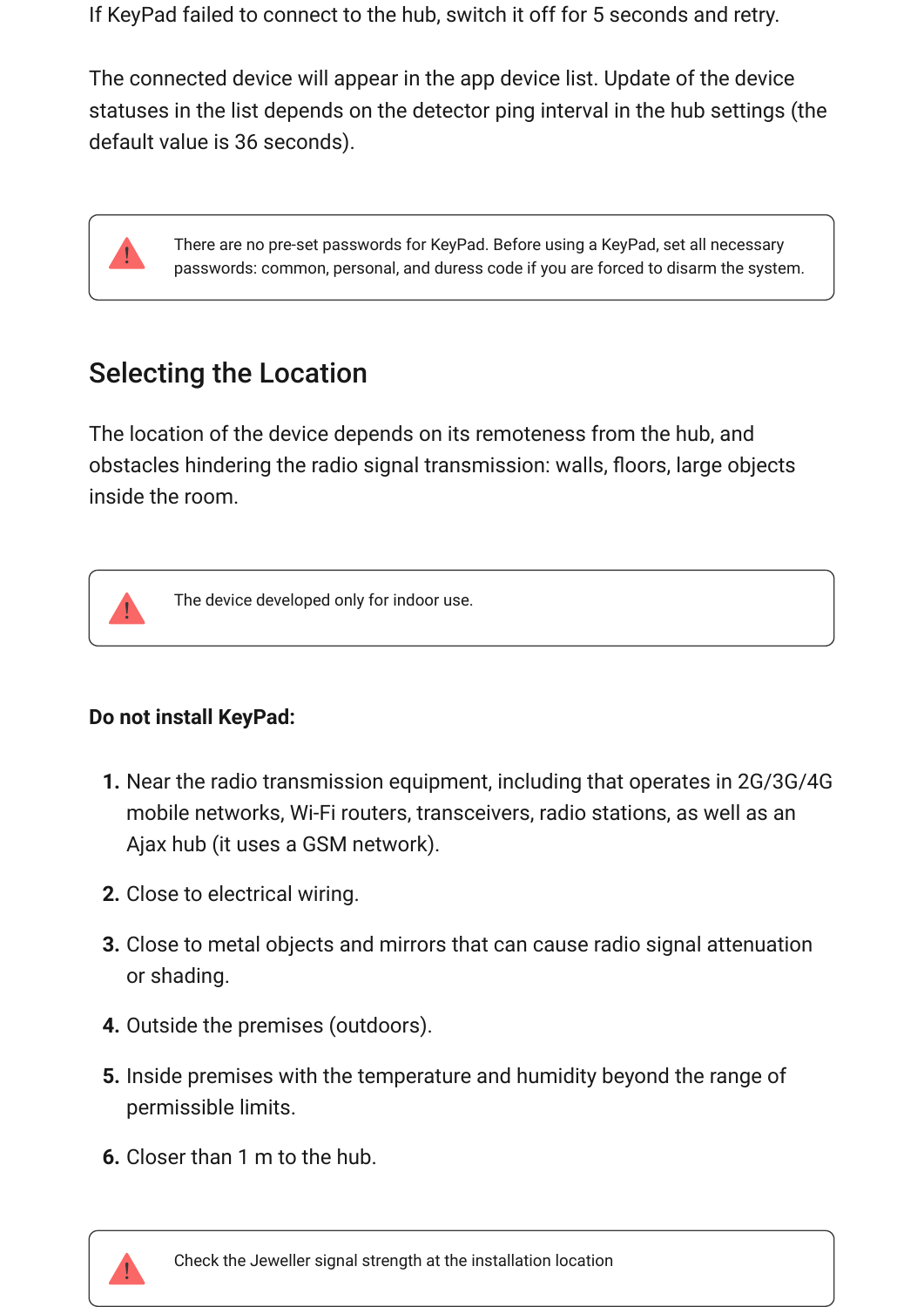During testing, the signal level is displayed in the app and on the keyboard with security mode indicators  $\bigcirc$  (Armed mode),  $\bigcirc$  (Disarmed mode),  $\bigcirc$  (Night mode) and malfunction indicator **X**.

If the signal level is low (one bar), we cannot guarantee the stable operation of the device. Take all possible measures to improve the quality of the signal. At least, move the device: even a 20 cm shift can significantly improve the quality of signal reception.

[If the device has low or unstable signal strength even after moving, use a](https://ajax.systems/products/rex/) ReX . radio signal range extender

KeyPad is designed for operation when fixed to the vertical surface. When using KeyPad in hands, we cannot guarantee successful operation of the sensor keyboard.

#### **States**

1. Devices -

**2.** KeyPad

| <b>Parameter</b>         | <b>Value</b>                                                                                                                                          |
|--------------------------|-------------------------------------------------------------------------------------------------------------------------------------------------------|
| Temperature              | Temperature of the device. Measured on the<br>processor and changes gradually                                                                         |
| Jeweller Signal Strength | Signal strength between the hub and KeyPad                                                                                                            |
| <b>Battery Charge</b>    | Battery level of the device. Two states available:<br>0K<br>$\bullet$<br><b>Battery discharged</b><br>How battery charge is displayed in<br>Ajax apps |
| Lid                      | The tamper mode of the device, which reacts to<br>the detachment of or damage to the body                                                             |
| Connection               | Connection status between the hub and the                                                                                                             |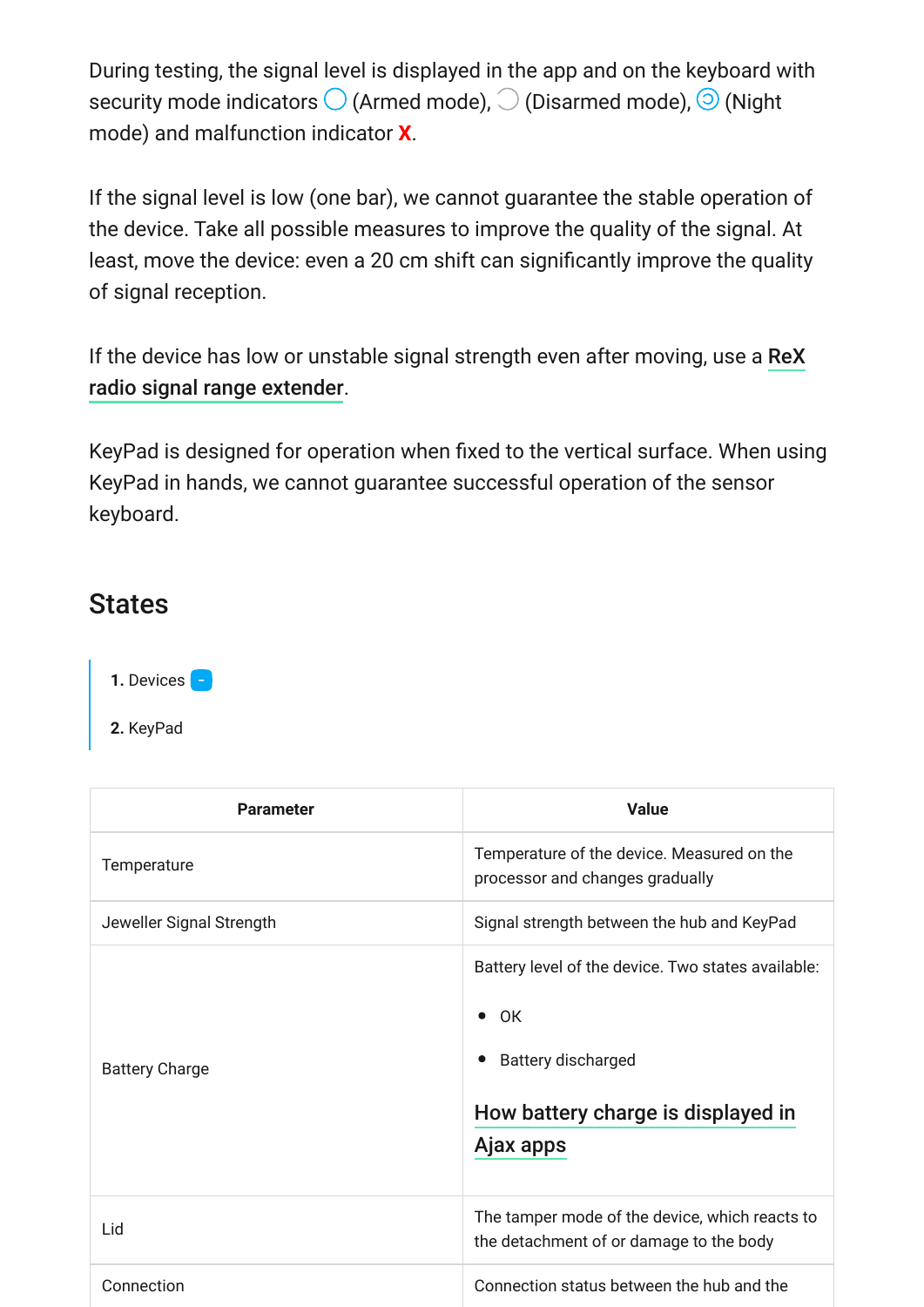|                               | KeyPad                                                                                                                                                            |
|-------------------------------|-------------------------------------------------------------------------------------------------------------------------------------------------------------------|
| Routed Through ReX            | Displays the status of using the ReX range<br>extender                                                                                                            |
| <b>Temporary Deactivation</b> | Shows the status of the device: active,<br>completely disabled by the user, or only<br>notifications about triggering of the device<br>tamper button are disabled |
| Firmware                      | Detector firmware version                                                                                                                                         |
| Device ID                     | Device identifier                                                                                                                                                 |

# Settings

**1.** Devices **2.** KeyPad

**3.** Settings

| <b>Setting</b>               | <b>Value</b>                                                                                                                                              |
|------------------------------|-----------------------------------------------------------------------------------------------------------------------------------------------------------|
| First field                  | Device name, can be edited                                                                                                                                |
| Room                         | Selecting the virtual room to which the device is<br>assigned                                                                                             |
| Arming/Disarming Permissions | Selecting the security group to which KeyPad is<br>assigned                                                                                               |
| Group management             | Selecting the way of verification for<br>arming/disarming<br>Keypad code only<br>$\bullet$<br>User passcode only<br>Keypad and user passcode<br>$\bullet$ |
| Keypad code                  | Setting a passcode for arming/disarming                                                                                                                   |
| Duress Code                  | Setting a duress code for silent alarm                                                                                                                    |
| <b>Function Button</b>       | Selection of the button function *<br>$Off$ – the Function button is disabled and<br>$\bullet$<br>does not execute any commands when<br>pressed           |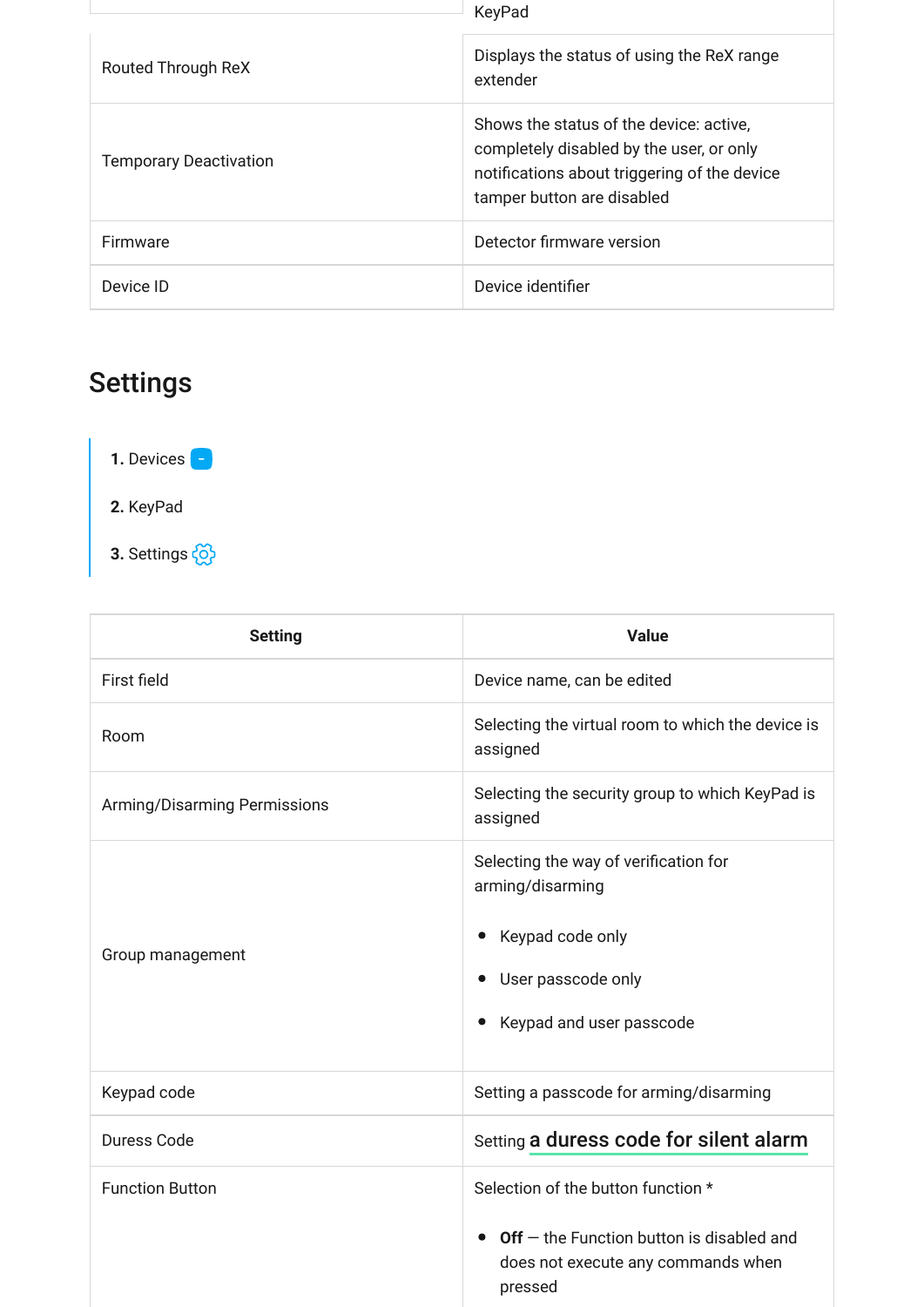|                                               | <b>Alarm</b> $-$ by pressing the Function button,<br>the system sends an alarm to the<br>monitoring station of the security company<br>and to all users<br>Mute Interconnected Fire Alarm $-$ when<br>pressed, mutes the fire alarm of<br>FireProtect/FireProtect Plus detectors. The<br>feature works only if Interconnected<br><b>FireProtect Alarms is enabled</b><br>Learn more          |
|-----------------------------------------------|----------------------------------------------------------------------------------------------------------------------------------------------------------------------------------------------------------------------------------------------------------------------------------------------------------------------------------------------------------------------------------------------|
| Arming without Passcode                       | If active, the system can be armed by pressing<br>Arm button without passcode                                                                                                                                                                                                                                                                                                                |
| <b>Unathorised Access Auto-lock</b>           | If active, the keyboard is locked for the pre-set<br>time after entering incorrect passcode three<br>times in a row (during 30 min). During this time,<br>the system cannot be disarmed via KeyPad                                                                                                                                                                                           |
| Auto-lock Time (min)                          | Lock period after wrong passcode attempts                                                                                                                                                                                                                                                                                                                                                    |
| <b>Brightness</b>                             | Brightness of the keyboard backlight                                                                                                                                                                                                                                                                                                                                                         |
| <b>Buttons Volume</b>                         | Volume of the beeper                                                                                                                                                                                                                                                                                                                                                                         |
| Alert with a siren if panic button is pressed | The setting appears if the Alarm mode is<br>selected for Function button.<br>If active, the Function button pressing triggers<br>the sirens installed at the object                                                                                                                                                                                                                          |
| Jeweller Signal Strength Test                 | Switches the device to the signal strength test<br>mode                                                                                                                                                                                                                                                                                                                                      |
| <b>Signal Attenuation Test</b>                | Switches the KeyPad to the signal fade test<br>mode (available in devices with firmware<br>version 3.50 and later)                                                                                                                                                                                                                                                                           |
| <b>Temporary Deactivation</b>                 | Allows the user to disconnect the device<br>without removing it from the system.<br>Two options are available:<br><b>Entirely</b> $-$ the device will not execute<br>system commands or participate in<br>automation scenarios, and the system will<br>ignore device alarms and other notifications<br>Lid only $-$ the system will ignore only<br>notifications about the triggering of the |

۰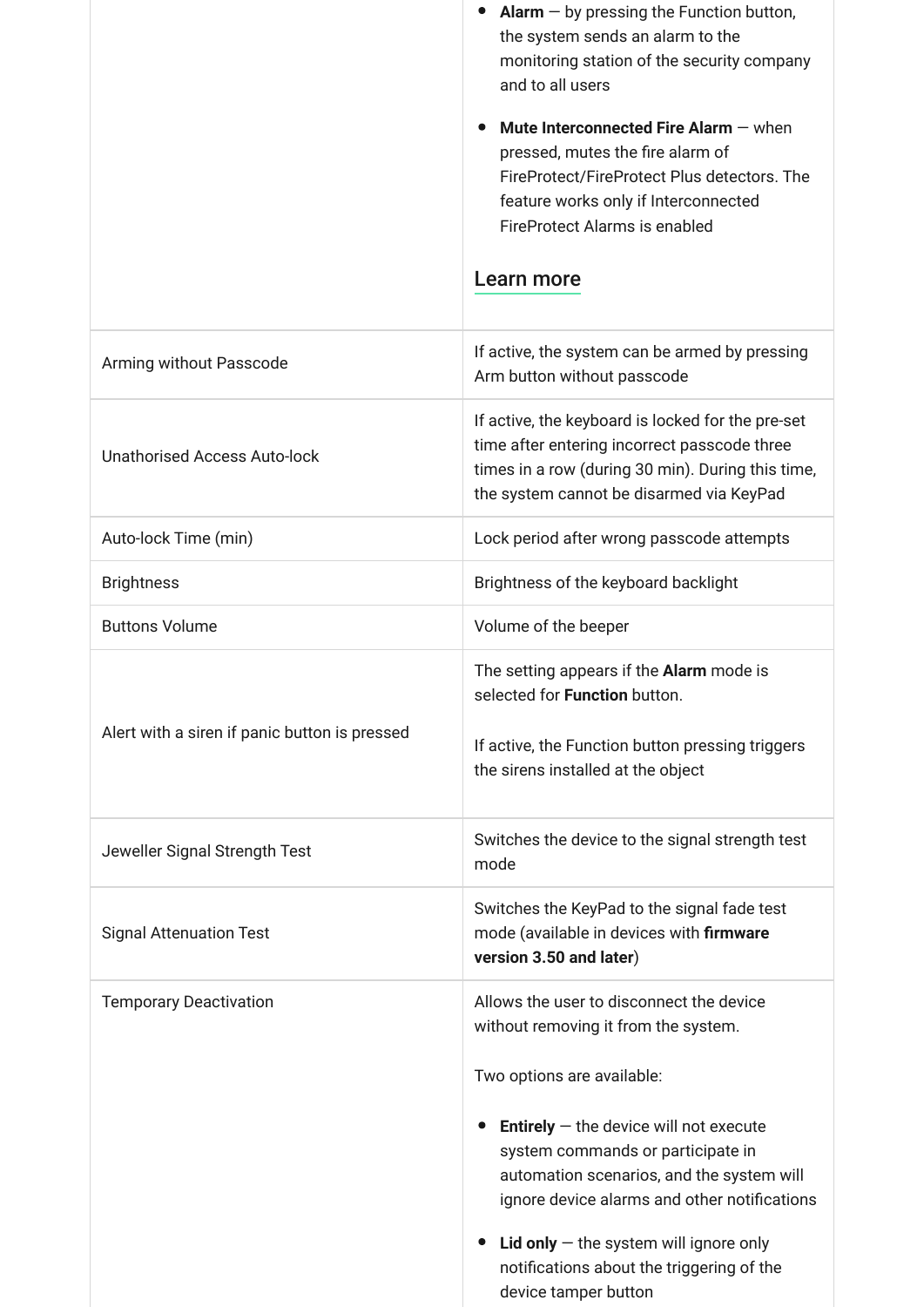|                      | Learn more about temporary                                      |
|----------------------|-----------------------------------------------------------------|
|                      | deactivation of devices                                         |
|                      |                                                                 |
| User Guide           | Opens the KeyPad User Manual                                    |
| <b>Unpair Device</b> | Disconnects the device from the hub and<br>deletes its settings |

KeyPad allows to set both general and personal passcodes for each user.

#### **To install a personal passcode:**

- **1.** Go to profile settings (**Hub** → **Settings**  $\{ \circ \}$  → **Users** → **Your profile settings**)
- **2.** Click **Access Code Settings** (in this menu you can also see the user identifier)
- **3.** Set the **User Code** and **Duress Code**



# Security management by passwords

You can control the security of the entire facility or separate groups using common or personal passwords (configured in the app).

If a personal password is used, the name of the user who armed/disarmed the system is displayed in notifications and in the hub event feed. If a common password is used, the name of the user who changed the security mode is not displayed.

# Security management of the entire facility using a common password

Enter the **common password** and press the **arming**  $\bigcirc$  / **disarming**  $\bigcirc$  / **Night mode activation**  $\odot$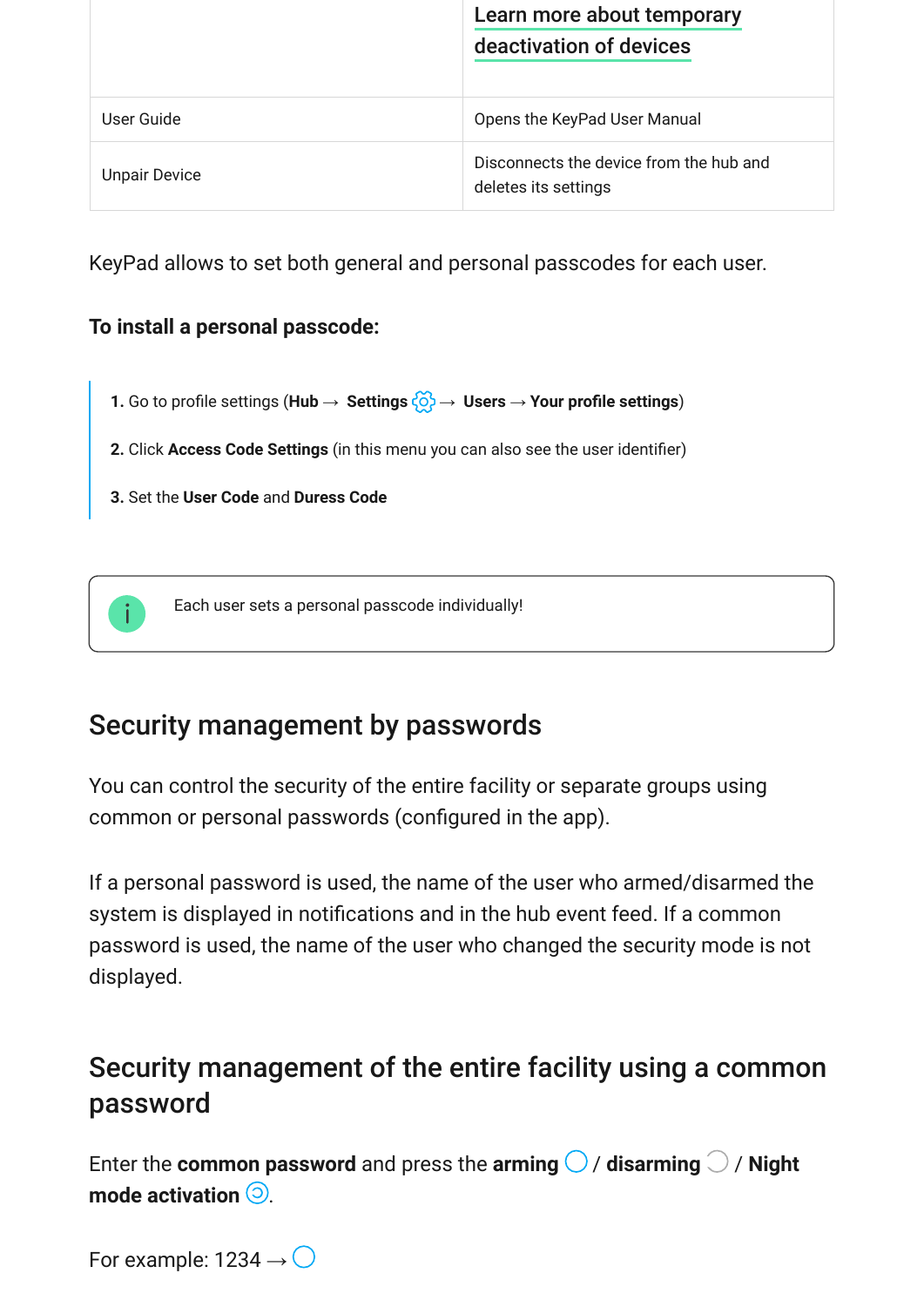#### Group security management with a common password

Enter the **common password**, press the \*, enter the **group ID** and press the **arming**  $\bigcirc$  / **disarming**  $\bigcirc$  / **Night mode activation**  $\bigcirc$ .

For example:  $1234 \rightarrow * \rightarrow 2 \rightarrow \bigcirc$ 

[What is Group ID?](https://support.ajax.systems/en/faqs/group-id/)

If a group is assigned to the KeyPad (**Arming / Disarming permission** field in the keypad settings), you do not need to enter the group ID. To manage the arming mode of this group, entering a common or personal password is sufficient.

Please note that if a group is assigned to the KeyPad, you will not be able to manage **Night mode** using a common password.

In this case, **Night mode** can only be managed using a personal password (if the user has the appropriate rights).

[Rights in the Ajax security system](https://support.ajax.systems/en/accounts-and-permissions/)

# Security management of the entire facility using a personal password

Enter user ID, press  $*$ , enter personal password, and press the arming  $\bigcirc$  / disarming  $\bigcirc$  / Night mode activation  $\bigcirc$ .

For example:  $2 \rightarrow^* \rightarrow 1234 \rightarrow$ 

[What is User ID?](https://support.ajax.systems/en/faqs/what-is-user-id/)

#### Group security management using a personal password

Enter **user ID**, press \*, enter **personal password**, press \*, enter **group ID**, and press the **arming**  $\bigcirc$  / **disarming**  $\bigcirc$  / **Night mode activation**  $\bigcirc$ .

For example:  $2 \rightarrow^* \rightarrow 1234 \rightarrow^* \rightarrow 5 \rightarrow$ 

[What is Group ID?](https://support.ajax.systems/en/faqs/group-id/)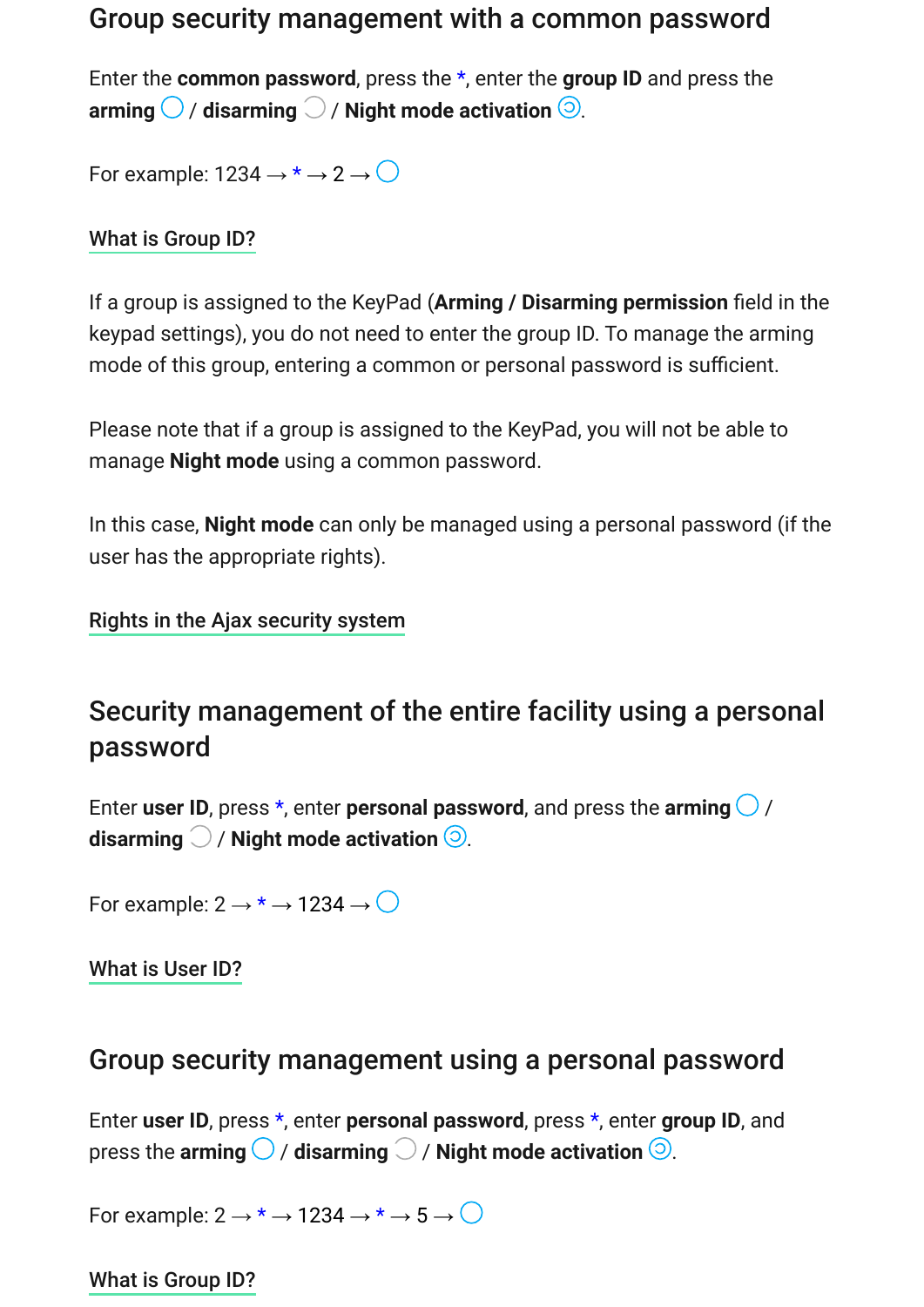If a group is assigned to the KeyPad (**Arming / Disarming permission** field in the keypad settings), you do not need to enter the group ID. To manage the arming mode of this group, entering a personal password is sufficient.

# Using a duress password

A **duress password** allows you to raise a silent alarm and imitate alarm deactivation. A silent alarm means that the Ajax app and sirens will not shout and expose you. But a security company and other users will be alerted instantly. You can use both **personal** and **common** duress password.

#### [What is a duress password and how do you use it?](https://support.ajax.systems/en/faqs/what-is-duress-code/)



#### **To use a common duress password:**

Enter the **common duress password** and press the **disarming** key  $\bigcirc$ .

For example: 4321  $\rightarrow$   $\bigcirc$ 

#### **To use a personal duress password:**

Enter **user ID**, press \*, then enter **personal duress password** and press the disarming key  $\bigcirc$ .

For example:  $2 \rightarrow^* \rightarrow 4422 \rightarrow$ 

#### <span id="page-11-0"></span>How the fire alarm muting function works

Using the KeyPad, you can mute the interconnected fire detectors alarm by pressing the Function button (if the corresponding setting is enabled). The reaction of the system to pressing a button depends on the state of the system: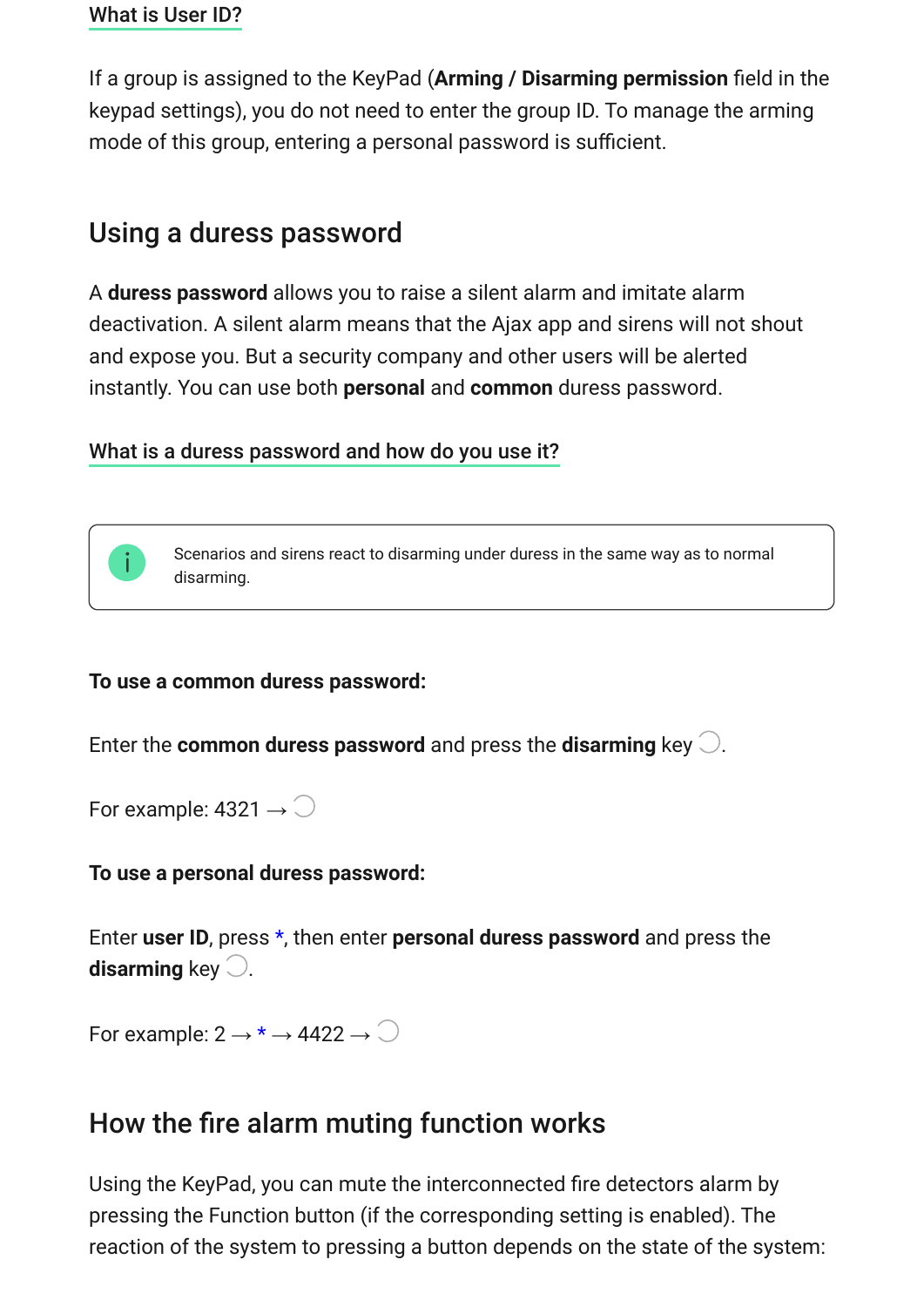- **Interconnected FireProtect Alarms have already propagated** by the first press of the Function button, all sirens of the fire detectors are muted, except for those that registered the alarm. Pressing the button again mutes the remaining detectors.
- **The interconnected alarms delay time lasts** by pressing the Function button, the siren of the triggered FireProtect/FireProtect Plus detector is muted.

#### [Learn more about interconnected alarms of fire detectors](https://support.ajax.systems/en/what-is-interconnected-fire-alarms/)

Withthe OS Malevich 2.12 update, users can mute fire alarms in their groups without affecting detectors in the groups to which they do not have access.

[Learn more](https://support.ajax.systems/en/residential-fire-alarms/)

# Functionality Testing

The Ajax security system allows conducting tests for checking the functionality of connected devices.

The tests do not start straight away but within a period of 36 seconds when using the standard settings. The test time start depends on the settings of the detector scanning period (the paragraph on "**Jeweller**" settings in hub settings).

#### [Jeweller Signal Strength Test](https://support.ajax.systems/en/what-is-signal-strenght-test/)

[Attenuation Test](https://support.ajax.systems/en/what-is-attenuation-test/)

### Installation



Before installing the detector, make sure that you have selected the optimal location and it is in compliance with the guidelines contained in this manual!



KeyPad should be attached to the vertical surface.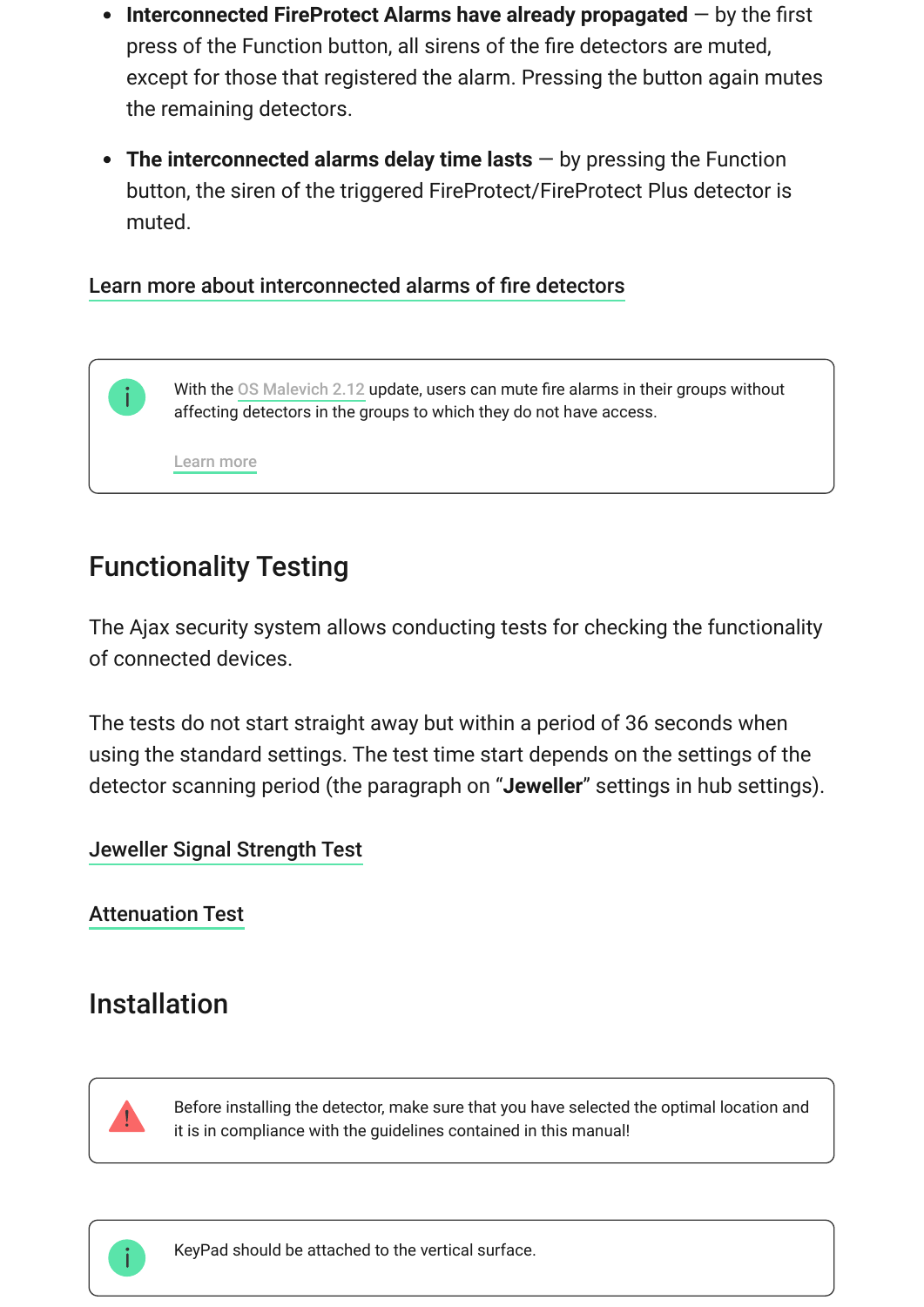**1.** Attach the SmartBracket panel to the surface using bundled screws, using at least two fixing points (one of them — above the tamper). After selecting other attachment hardware, make sure that they do not damage or deform the panel.

> The double-sided adhesive tape may be only used for temporary attachment of KeyPad. The tape will run dry in course of time, which may result in the falling of the KeyPad and damage of the device.

**2.** Put KeyPad on the attachment panel and tighten the mounting screw on the body underside.

As soon as the KeyPad is fixed in SmartBracket, it will blink with the LED  $\mathbf{\chi}$  (Fault) – this will be a signal that the tamper has been actuated.

If the malfunction indicator **X** did not blink after installation in SmartBracket, check the status of the tamper in the Ajax app and then check the fixing tightness of the panel.

If the KeyPad is torn off from the surface or removed from the attachment panel, you will receive the notification.

# KeyPad Maintenance and Battery Replacement

Check the KeyPad operating capability on a regular basis.

The battery installed in the KeyPad ensures up to 2 years of autonomous operation (with the inquiry frequency by the hub of 3 minutes). If the KeyPad battery is low, the security system will send the relevant notices, and the malfunction indicator will smoothly lights up and goes out after each successful passcode entry.

#### [How long Ajax devices operate on batteries, and what affects this](https://support.ajax.systems/en/how-long-operate-from-batteries/)

[Battery Replacement](https://support.ajax.systems/en/how-to-replace-batteries-in-keypad/)

Complete Set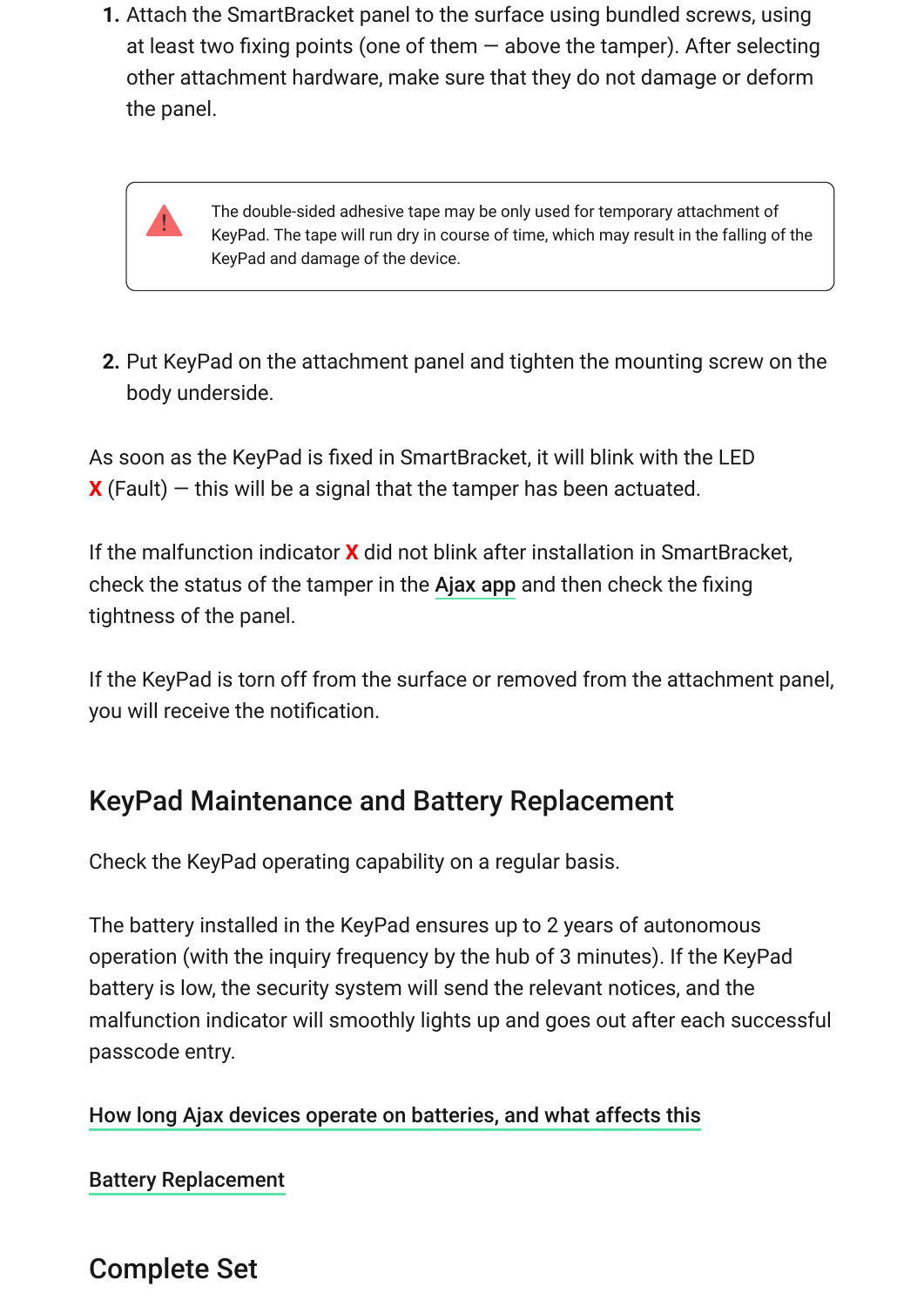- **1.** KeyPad
- **2.** SmartBracket mounting panel
- **3.** Batteries AAA (pre-installed) 4 pcs
- **4.** Installation kit
- **5.** Quick Start Guide

# Technical Specifications

| Sensor type                          | Capacitive                                                                |
|--------------------------------------|---------------------------------------------------------------------------|
| Anti-tamper switch                   | Yes                                                                       |
| Protection against passcode guessing | Yes                                                                       |
| Frequency band                       | 868.0 - 868.6 MHz or 868.7 - 869.2 MHz<br>depending on the region of sale |
| Compatibility                        | Operates only with all Ajax hubs, and range<br>extenders                  |
| Maximum RF output power              | Up to 20 mW                                                               |
| Modulation of the radio signal       | <b>GFSK</b>                                                               |
|                                      | Up to 1,700 m (if there are no obstacles)                                 |
| Radio signal range                   | <b>Learn more</b>                                                         |
| Power supply                         | 4 x AAA batteries                                                         |
| Power supply voltage                 | 3 V (batteries are installed in pairs)                                    |
| <b>Battery life</b>                  | Up to 2 years                                                             |
| Installation method                  | Indoors                                                                   |
| Operating temperature range          | From -10°C to +40°C                                                       |
| Operating humidity                   | Up to 75%                                                                 |
| Overall dimensions                   | $150 \times 103 \times 14$ mm                                             |
| Weight                               | 197 g                                                                     |
| Service life                         | 10 years                                                                  |
| Certification                        | Security Grade 2, Environmental Class II in                               |